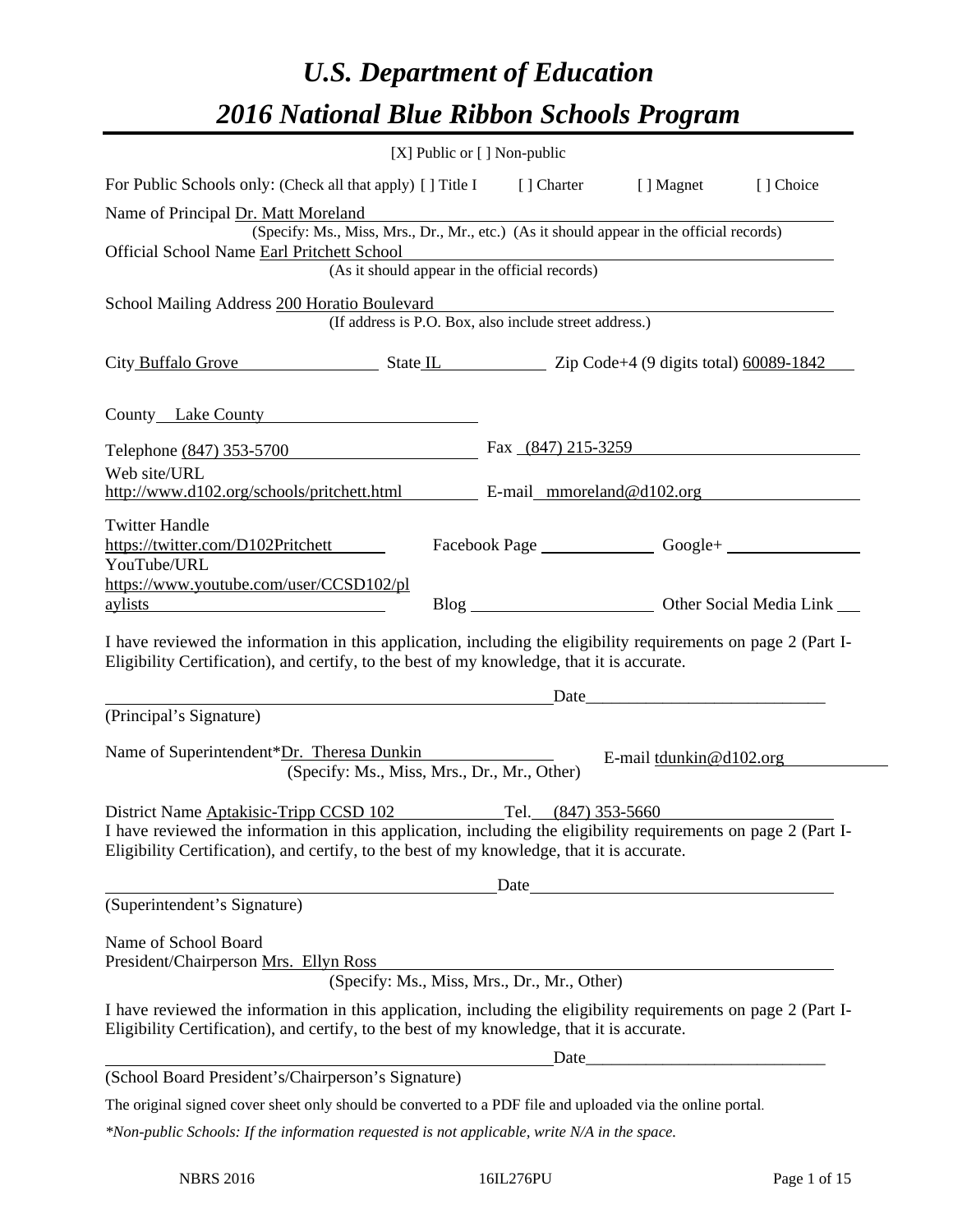The signatures on the first page of this application (cover page) certify that each of the statements below, concerning the school's eligibility and compliance with U.S. Department of Education and National Blue Ribbon Schools requirements, are true and correct.

- 1. The school configuration includes one or more of grades K-12. (Schools on the same campus with one principal, even a K-12 school, must apply as an entire school.)
- 2. The public school has met their state's accountability requirements (i.e., avoided sanctions) in participation, performance in reading (or English language arts) and mathematics, and other academic indicators (i.e., attendance rate and graduation rate) using the most recent accountability results available for the year prior to nomination.
- 3. To meet final eligibility, a public school must meet the state's accountability requirements (i.e., avoided sanctions) in participation, performance in reading (or English language arts) and mathematics, and other academic indicators (i.e., attendance rate and graduation rate) for the year in which they are nominated (2015-2016) and be certified by the state representative. Any status appeals must be resolved at least two weeks before the awards ceremony for the school to receive the award.
- 4. If the school includes grades 7 or higher, the school must have foreign language as a part of its curriculum.
- 5. The school has been in existence for five full years, that is, from at least September 2010 and each tested grade must have been part of the school for the past three years.
- 6. The nominated school has not received the National Blue Ribbon Schools award in the past five years: 2011, 2012, 2013, 2014, or 2015.
- 7. The nominated school has no history of testing irregularities, nor have charges of irregularities been brought against the school at the time of nomination. The U.S. Department of Education reserves the right to disqualify a school's application and/or rescind a school's award if irregularities are later discovered and proven by the state.
- 8. The nominated school or district is not refusing Office of Civil Rights (OCR) access to information necessary to investigate a civil rights complaint or to conduct a district-wide compliance review.
- 9. The OCR has not issued a violation letter of findings to the school district concluding that the nominated school or the district as a whole has violated one or more of the civil rights statutes. A violation letter of findings will not be considered outstanding if OCR has accepted a corrective action plan from the district to remedy the violation.
- 10. The U.S. Department of Justice does not have a pending suit alleging that the nominated school or the school district as a whole has violated one or more of the civil rights statutes or the Constitution's equal protection clause.
- 11. There are no findings of violations of the Individuals with Disabilities Education Act in a U.S. Department of Education monitoring report that apply to the school or school district in question; or if there are such findings, the state or district has corrected, or agreed to correct, the findings.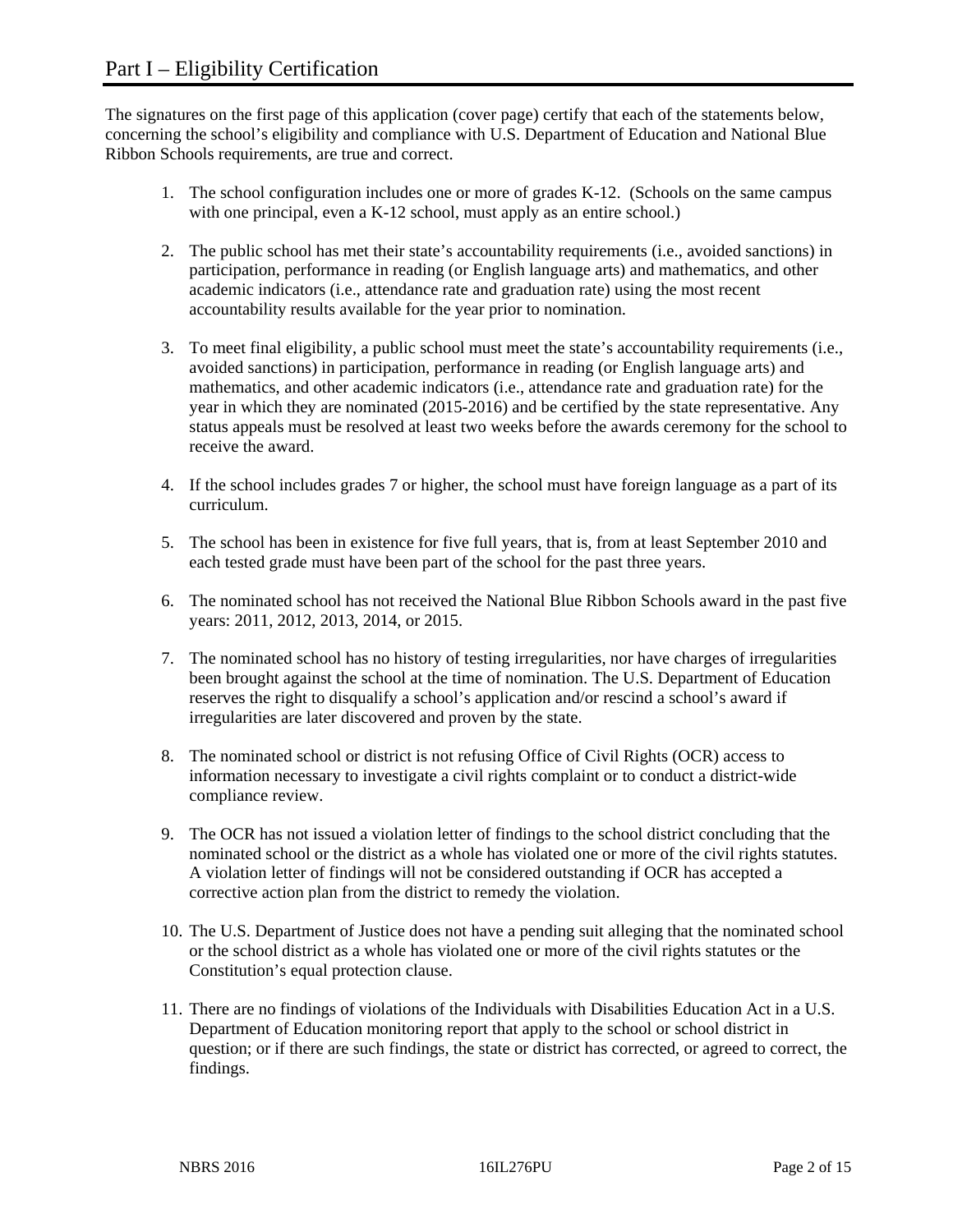# **Data should be provided for the most recent school year (2015-2016) unless otherwise stated.**

# **DISTRICT**

1. Number of schools in the district  $\frac{2}{2}$  Elementary schools (includes K-8) (per district designation): 2 Middle/Junior high schools 0 High schools 0 K-12 schools

## 4 TOTAL

**SCHOOL** (To be completed by all schools)

- 2. Category that best describes the area where the school is located:
	- [] Urban or large central city [ ] Suburban with characteristics typical of an urban area [X] Suburban [ ] Small city or town in a rural area [ ] Rural
- 3. Number of students as of October 1, 2015 enrolled at each grade level or its equivalent in applying school:

| Grade                           | # of         | # of Females | <b>Grade Total</b> |
|---------------------------------|--------------|--------------|--------------------|
|                                 | <b>Males</b> |              |                    |
| <b>PreK</b>                     | 38           | 28           | 66                 |
| $\mathbf K$                     | 48           | 42           | 90                 |
| $\mathbf{1}$                    | 54           | 52           | 106                |
| $\overline{2}$                  | 53           | 54           | 107                |
| 3                               | 51           | 53           | 104                |
| 4                               | 58           | 65           | 123                |
| 5                               | 0            | 0            | 0                  |
| 6                               | 0            | $\theta$     | 0                  |
| 7                               | 0            | $\theta$     | 0                  |
| 8                               | $\theta$     | $\theta$     | 0                  |
| 9                               | 0            | 0            | 0                  |
| 10                              | 0            | 0            | 0                  |
| 11                              | 0            | 0            | $\Omega$           |
| 12 or higher                    | 0            | 0            | $\Omega$           |
| <b>Total</b><br><b>Students</b> | 302          | 294          | 596                |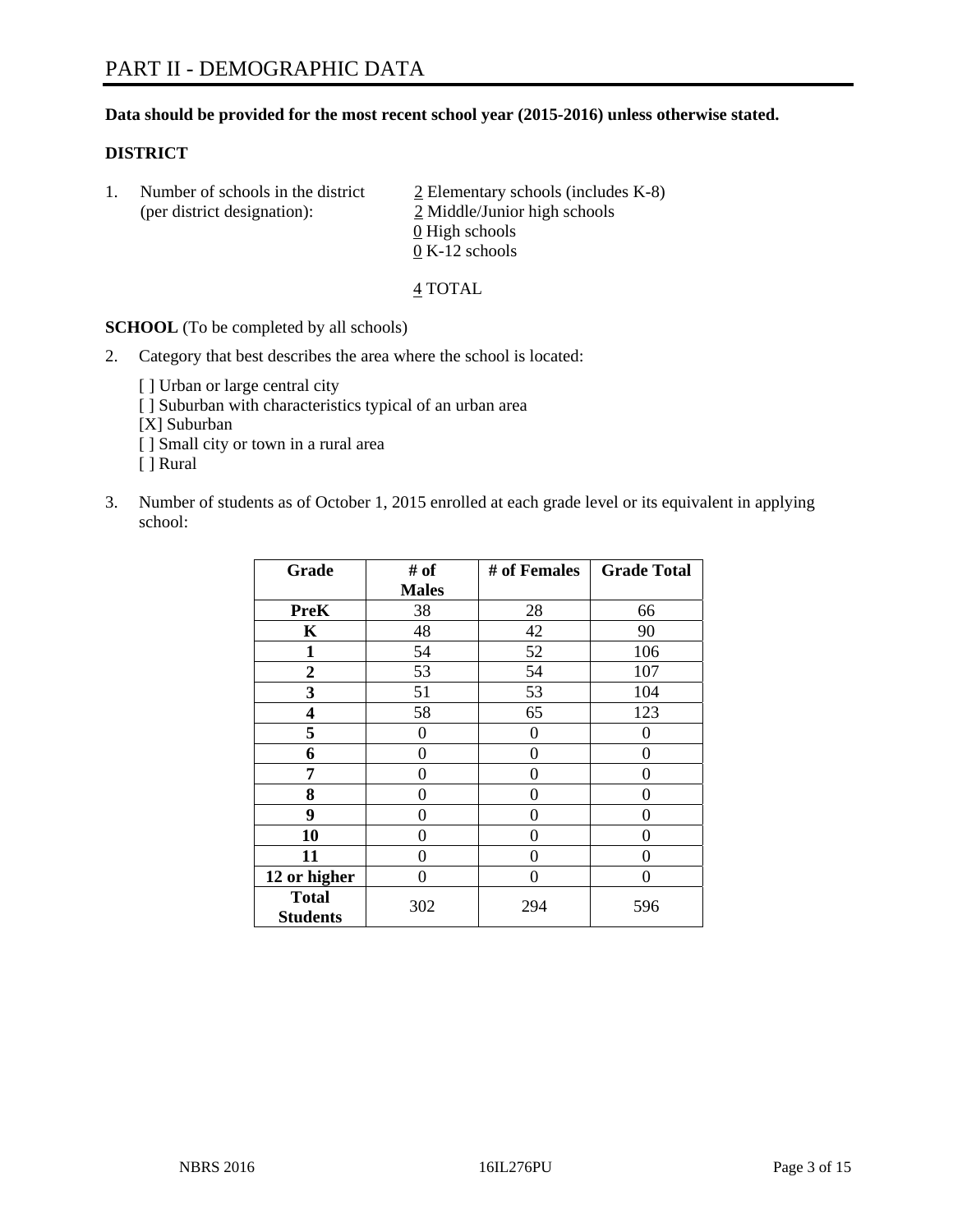the school: 38 % Asian

4. Racial/ethnic composition of  $1\%$  American Indian or Alaska Native 2 % Black or African American 6 % Hispanic or Latino 0 % Native Hawaiian or Other Pacific Islander 50 % White 3 % Two or more races **100 % Total** 

(Only these seven standard categories should be used to report the racial/ethnic composition of your school. The Final Guidance on Maintaining, Collecting, and Reporting Racial and Ethnic Data to the U.S. Department of Education published in the October 19, 2007 *Federal Register* provides definitions for each of the seven categories.)

5. Student turnover, or mobility rate, during the  $2014 - 2015$  school year:  $9\%$ 

This rate should be calculated using the grid below. The answer to (6) is the mobility rate.

| <b>Steps For Determining Mobility Rate</b>         | Answer |  |
|----------------------------------------------------|--------|--|
| $(1)$ Number of students who transferred to        |        |  |
| the school after October 1, 2014 until the         | 17     |  |
| end of the 2014-2015 school year                   |        |  |
| (2) Number of students who transferred             |        |  |
| <i>from</i> the school after October 1, 2014 until | 36     |  |
| the end of the 2014-2015 school year               |        |  |
| (3) Total of all transferred students [sum of      | 53     |  |
| rows $(1)$ and $(2)$ ]                             |        |  |
| (4) Total number of students in the school as      | 596    |  |
| of October 1, 2014                                 |        |  |
| (5) Total transferred students in row (3)          | 0.089  |  |
| divided by total students in row (4)               |        |  |
| $(6)$ Amount in row $(5)$ multiplied by 100        | 9      |  |

6. English Language Learners (ELL) in the school: 32 %

192 Total number ELL

 Specify each non-English language represented in the school (separate languages by commas): Arabic, Assyrian (Syriac, Aramaic), Bengali, Bosnian, Bulgarian, Cantonese (Chinese), Greek, Gujarati, Hebrew, Hindi, Hmong, Japanese, Kannada (Kanarese), Korean, Lithuanian, Malayalam, Mandarin (Chinese), Marathi, Mongolian, Oriya, Other, Panjabi (Punjabi), Pilipino (Tagalog), Polish, Portuguese. Romanian, Russian, Serbian, Sourashtra (Saurashtra), Spanish, Taiwanese/Formosan/Min Nan, Tamil, Telugu (Telegu), Thai, Turkish, Ukrainian, Urdu, Vietnamese

7. Students eligible for free/reduced-priced meals: 10 % Total number students who qualify: 59

8. Students receiving special education services: 9 %

54 Total number of students served

Indicate below the number of students with disabilities according to conditions designated in the Individuals with Disabilities Education Act. Do not add additional conditions. It is possible that students may be classified in more than one condition.

| 7 Autism                              | 0 Orthopedic Impairment                 |
|---------------------------------------|-----------------------------------------|
| 0 Deafness                            | 9 Other Health Impaired                 |
| 0 Deaf-Blindness                      | 10 Specific Learning Disability         |
| 0 Emotional Disturbance               | 12 Speech or Language Impairment        |
| 2 Hearing Impairment                  | 0 Traumatic Brain Injury                |
| 0 Mental Retardation                  | 0 Visual Impairment Including Blindness |
| $\underline{0}$ Multiple Disabilities | 14 Developmentally Delayed              |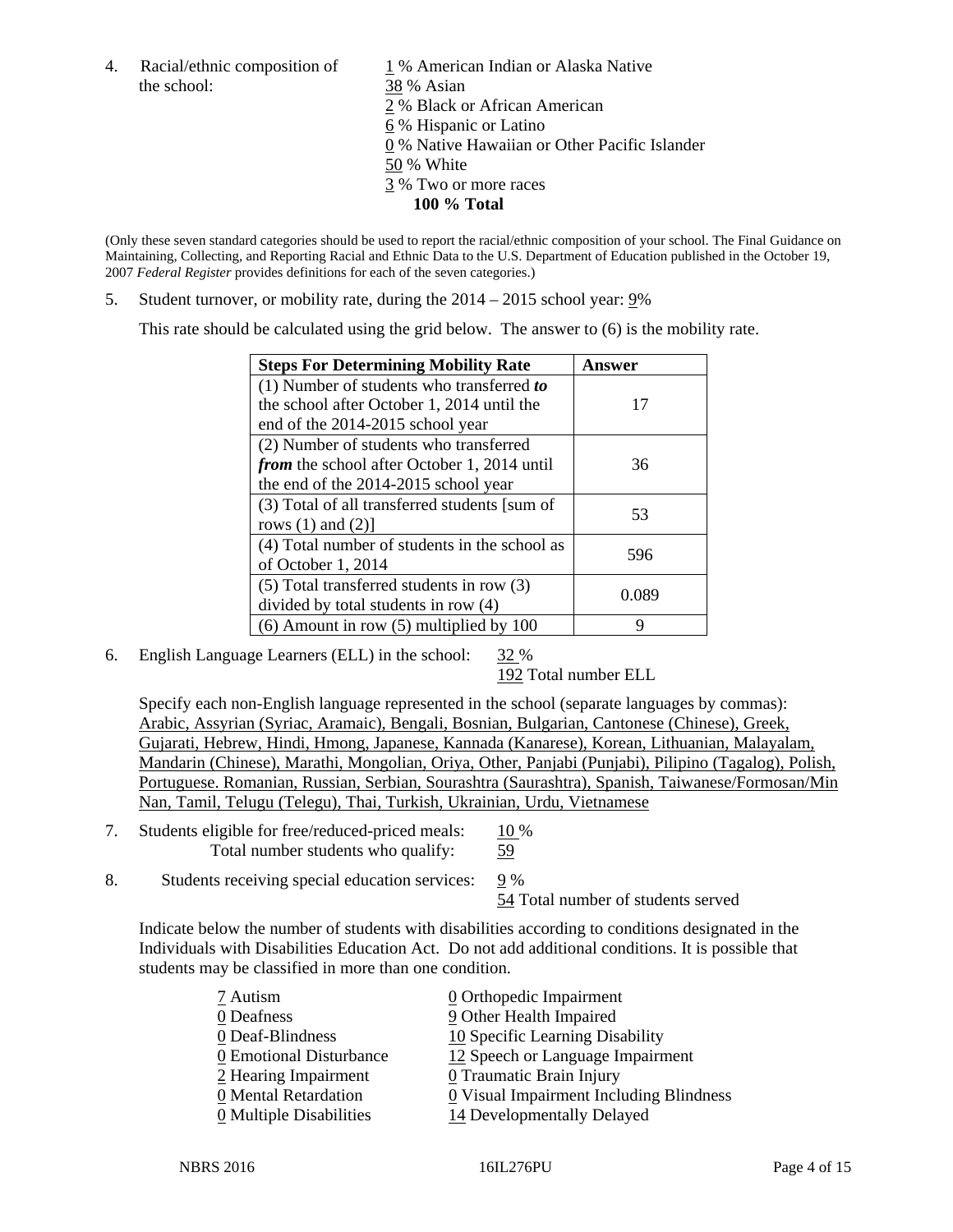- 9. Number of years the principal has been in her/his position at this school:  $\frac{10}{10}$
- 10. Use Full-Time Equivalents (FTEs), rounded to nearest whole numeral, to indicate the number of school staff in each of the categories below:

|                                       | <b>Number of Staff</b> |
|---------------------------------------|------------------------|
| Administrators                        |                        |
| Classroom teachers                    | 25                     |
| Resource teachers/specialists         |                        |
| e.g., reading, math, science, special | 13                     |
| education, enrichment, technology,    |                        |
| art, music, physical education, etc.  |                        |
| Paraprofessionals                     | 16                     |
| Student support personnel             |                        |
| e.g., guidance counselors, behavior   |                        |
| interventionists, mental/physical     |                        |
| health service providers,             | Q                      |
| psychologists, family engagement      |                        |
| liaisons, career/college attainment   |                        |
| coaches, etc.                         |                        |

- 11. Average student-classroom teacher ratio, that is, the number of students in the school divided by the FTE of classroom teachers, e.g.,  $22:1$  24:1
- 12. Show daily student attendance rates. Only high schools need to supply yearly graduation rates.

| <b>Required Information</b> | 2014-2015 | 2013-2014 | 2012-2013 | 2011-2012 | $2010 - 201$ |
|-----------------------------|-----------|-----------|-----------|-----------|--------------|
| Daily student attendance    | 96%       | 96%       | 96%       | 97%       | 96%          |
| High school graduation rate | 9%        | 0%        | 0%        | 9%        | 0%           |

#### 13. **For high schools only, that is, schools ending in grade 12 or higher.**

Show percentages to indicate the post-secondary status of students who graduated in Spring 2015.

| <b>Post-Secondary Status</b>                  |    |
|-----------------------------------------------|----|
| Graduating class size                         |    |
| Enrolled in a 4-year college or university    | 0% |
| Enrolled in a community college               | 0% |
| Enrolled in career/technical training program | 0% |
| Found employment                              | 0% |
| Joined the military or other public service   | 0% |
| )ther                                         | ገ% |

14. Indicate whether your school has previously received a National Blue Ribbon Schools award. Yes No X

If yes, select the year in which your school received the award.

15. In a couple of sentences, provide the school's mission or vision statement.

Earl Pritchett Elementary School is committed to serving the social, emotional and academic needs of every learner, every day and in every way.

16. **For public schools only**, if the school is a magnet, charter, or choice school, explain how students are chosen to attend.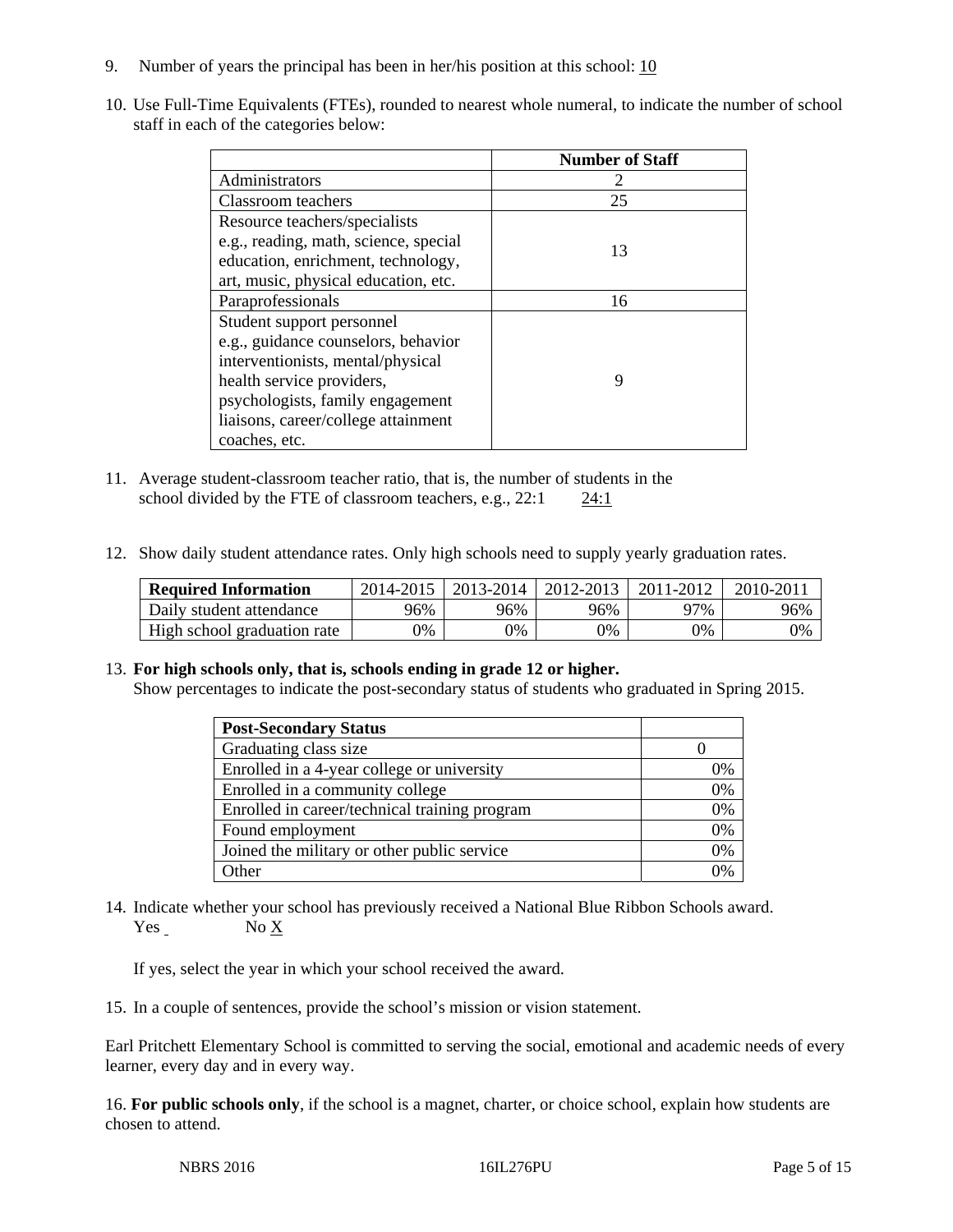Earl Pritchett Elementary School (Pritchett School) is one of four schools in Aptakisic-Tripp CCSD102 (D102) located in southern Lake County, Illinois. Built in 1981, Pritchett School is a neighborhood school with a small town feel. Located in the heart of Buffalo Grove, Illinois, Pritchett School serves 599 students in early childhood through fourth grade with a wide range of programming that includes performing arts and progressive technology integration. The community is rich in linguistic and cultural diversity with over 60% of households reporting at least one of over forty languages (other than English) spoken and 32% of its students qualifying for English Language support. Success in EL growth is evidenced by notable performance on the WIDA ACCESS for ELLs test showing most EL students exiting LEP status within three years and growth in the upper 75th percentile.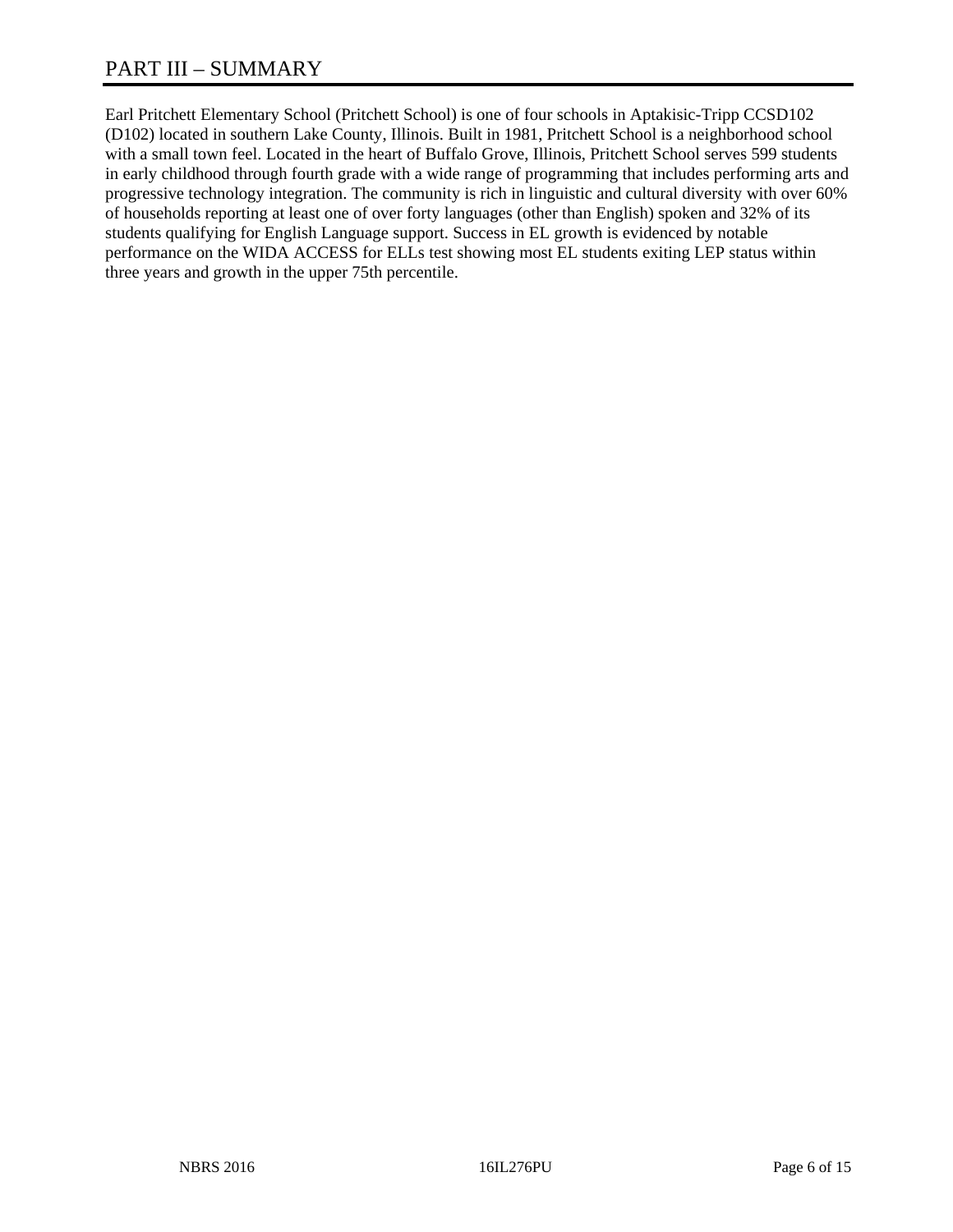Pritchett School has an innovative and extensive bilingual and English Learner (EL) program and a comprehensive early childhood program. The Gifted and Talented Education program (GTE) further extends educational experiences for children by providing an environment that nurtures student curiosity and talents in literacy. Students have weekly experiences in art, music, library, and physical education. Social emotional learning is taught through the Lions - Quest curriculum. Additional programs offer enrichment after school through Prime Time.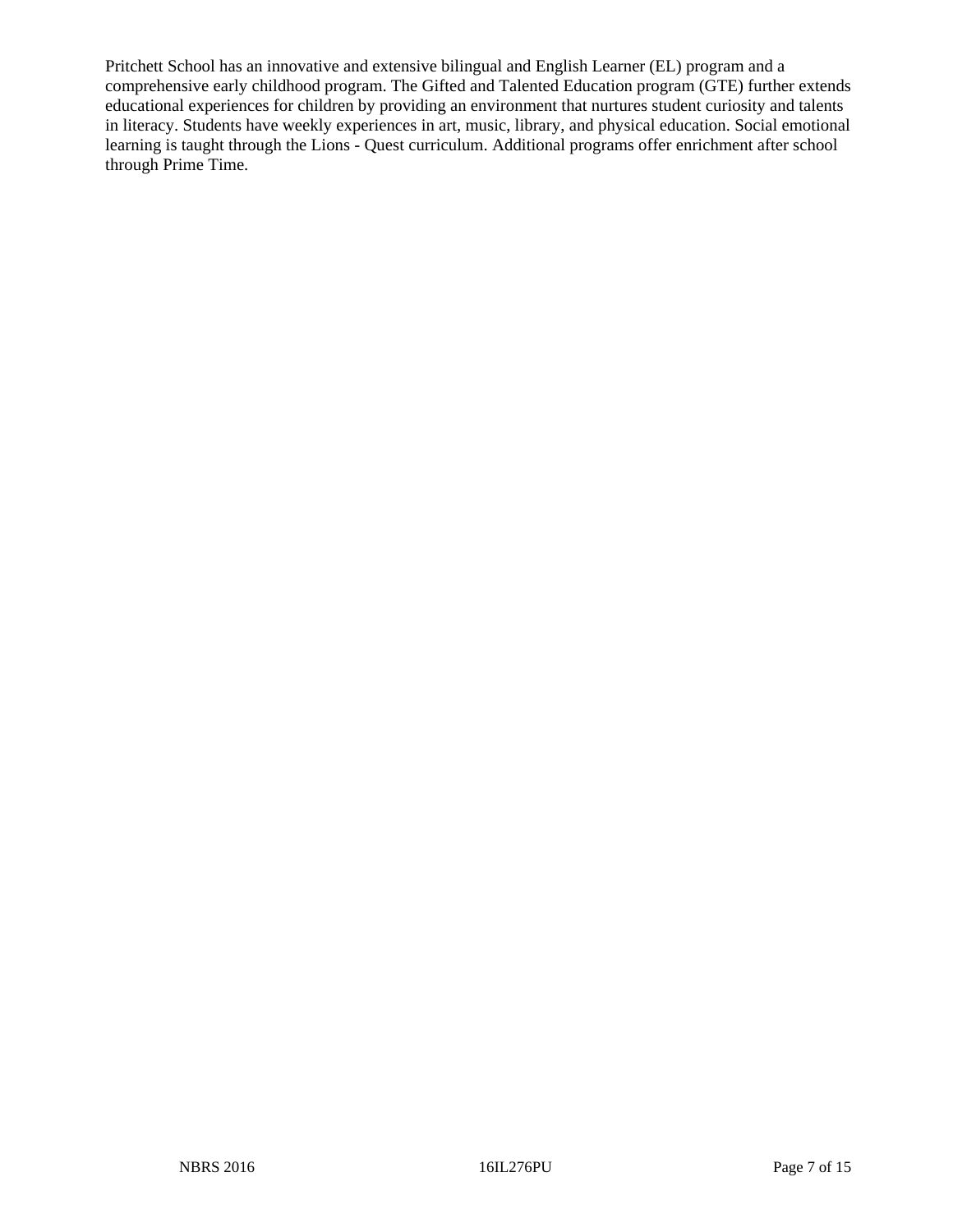# 1. Core Curriculum:

Pritchett School's core curricula are aligned with Illinois Learning Standards, Common Core State Standards (CCSS), and Next Generation Science Standards (NGSS). Curriculum is developed and reviewed through a structured process over a five-year period. Teachers at Pritchett School worked to develop curricula that align not only with CCSS and NGSS, but are in vertical alignment with the middle, junior high and high school learning standards.

D102's Teaching and Learning Council (TLC), the highest level of governance within the Division of Teaching and Learning (DTL), oversees development of teacher capacity and ensures efficacy and fidelity in curriculum implementation. Pritchett School teachers serve on TLC and on subject area leadership teams (SALT). The D102 Division of Teaching and Learning works closely with Pritchett School to ensure that all core curricular programs, including Early Childhood (EC), are aligned for all students (including Special Education and English Learners) and that student learning targets are clearly established, displayed, and addressed in each classroom.

The K-4 English Language Arts program ensures every student learns to use language effectively as a tool for communicating and as an instrument for thinking, learning, and imagining concepts. Using the literacy instructional framework, teachers lead mini-lessons, facilitate guided reading groups, confer, and provide time for independent self-selected reading. Students learn to study, analyze, and use information from a variety of sources. Reading instruction focuses on literature, informational text, and foundational skills while language instruction emphasizes writing, speaking, listening, and handwriting. Students in all grade levels engage in vocabulary and differentiated spelling instruction, as well as close reading with independently leveled texts. Students develop focus and organization in their writing with detailed support providing connections to literature and informational texts in Writer's Workshop. In addition, all English Learners and Special Education teachers have aligned their instruction and student goals to the ELA learning targets.

Pritchett's newly revised Math curriculum was designed and aligned with CCSS-Mathematics. K-4 mathematicians focus on operations and algebraic thinking, numbers and operations in base ten, geometry, measurement and data, and mathematical practices. Based on the instructional framework, Pritchett teachers ensure that all students learn to communicate mathematical processes and solutions verbally and in writing. Teachers use number talks to engage students in "mental math" activities by grappling with interesting mathematics problems. Guided Math groups are formed for differentiation and intervention in kindergarten. Grade 1-4 math groups participate in Math Exchanges where teachers identify groups of students to observe and engage in conferences for the purpose of assessing growth and development while also identifying and providing support in areas of need.

Students are engaged in hands-on Science activities that help them better understand the impact of science concepts, processes, and connections in their lives. The Next Generation Science Standards (NGSS) are the basis for K-4 science units at Pritchett School. A team of classroom teachers, administrators, and an instructional expert developed the scope and sequence aligning each unit with the NGSS. Each grade level focuses on the Cross Cutting Concepts (CCC) and Science and Engineering Practices (SEP) aligned with the Disciplinary Core Ideas (DCI) across three units to ensure students have a solid understanding of space and earth, physical, and life sciences. Students also experience the SEPs and CCCs through Project Lead The Way (PLTW) Launch modules introduced in 2015. Students apply principles of science and engineering as they pose questions and develop unique solutions to ill-structured problems and challenges.

The focus of Social Studies is to help students understand themselves as citizens within a global society through activities aligned with the Illinois State Standards. Students learn the principles and relationships of the social sciences including political science, economics, history, and geography. The knowledge and understanding gained is applied to evaluate differing perspectives on historical, political, geographic, or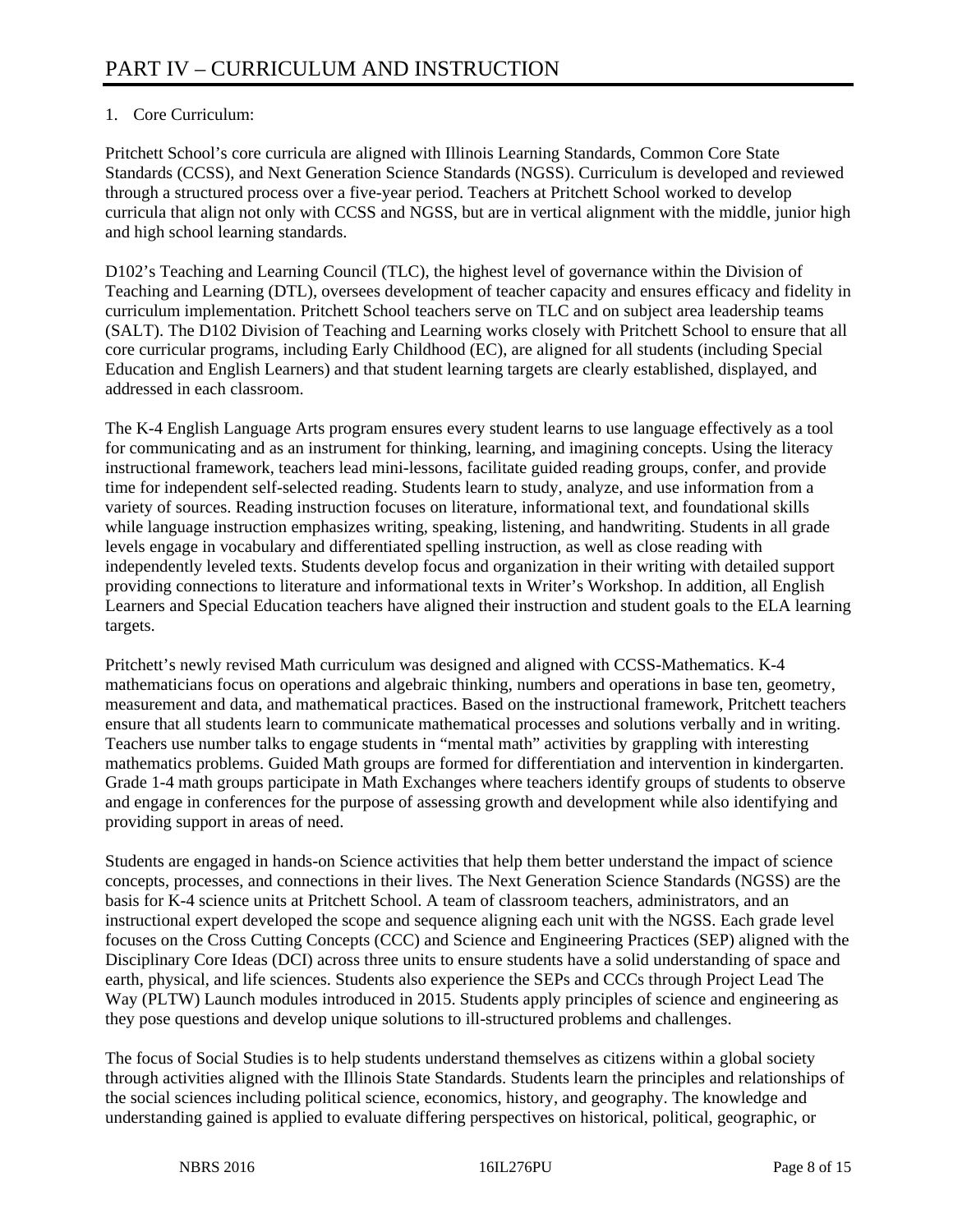social issues. Pritchett students are engaged in experiential learning, visual discoveries, previewing assignments, skill building, writing, and response groups.

To prepare Pritchett students to thrive in a global society, all curricular areas embed opportunities for students to develop skills in critical thinking, communication, creative problem solving and collaboration. Teachers integrate speaking and listening skills in all core subjects using locally developed rubrics aligned with these skills.

Students in Pritchett's NAEYC (National Association for the Education of Young Children) accredited Early Childhood (EC) Program are enrolled through an EC screening process. The EC Program employs The Creative Curriculum, which is a research-based curriculum that uses play-based learning and aligns with the Illinois Early Learning Standards (http://illinoisearlylearning.org/standards) addressing Language Arts, Mathematics, Science, Social Studies, Physical Development and Health, The Arts, and Social/Emotional development. The program is aligned with District 102 Learning Targets which ensures EC students transition into kindergarten with greater confidence and preparedness. Student growth in literacy and numeracy, as well as attainment of individual goals in academic and SEL areas, are indicators of the impact and success of the EC program as they transition through the primary grades.

## 2. Other Curriculum Areas:

Children thrive in Pritchett School's visual and performing arts curriculum as well as in its STEM and physical education programs. Teachers and parents partner to provide authentic fine arts experiences that challenge, nurture, and develop the whole child. Fine arts are an integral part of the core curriculum. Pritchett students experience many aspects of visual arts, music, and communication throughout the school year. However, since learning targets within the Fine Arts domains are undergoing alignment with the National Core Arts Standards, Pritchett's promise is to provide even greater access to art and music instruction, including multimedia production, throughout the K-4 experience.

Pritchett students participate in a progressive Music curriculum. Students enjoy weekly music lessons with a dedicated Music teacher in grades K-4. Music includes singing, playing instruments, listening, note reading, and movement. Musical performances are provided at each grade level and focus on important school traditions that address multiple aspects of Pritchett's mission, specifically providing personal learning opportunities. When students leave Pritchett School, they are prepared to expand their studies with Band, Orchestra and Chorus ensembles beginning in fifth grade at Meridian Middle School. This year's beginning band had 95 members arriving from fourth grade. This set a record and is the result of an outstanding elementary music program. In recognition of its dedication to Music education, D102 was awarded the National Association of Music Merchants (NAMM) Best Communities for Music Education Award in 2015.

Art classes for students in grades one through four teach students Visual Arts instruction once per five-day cycle. The Visual Arts curriculum balances art production with concepts of design, appreciation, and history by studying masterworks from around the world. Each year, multiple pieces of student artwork are framed and displayed in the District Office. Students are recognized by the Board of Education for outstanding creation and/or for participation in the Stevenson High School Consortium Art Festival. Teacher and parent collaboration in the visual arts provides a positive model for successful teamwork. The Pritchett PTO facilitates the Art-In-Action program that provides additional opportunities for students to study artistic masterworks.

Physical education classes in grades K-4 teach the importance of regular physical activity, teamwork and life-long fitness. Physical education courses focus on movement, physical fitness, and team building. Using the FitnessGram program, students set personal goals to improve physical fitness. The health curriculum, embedded in physical education, teaches students skills to increase physical, mental and social health with an emphasis on nutrition.

Technology is integrated into the curriculum at every grade level and is used to strengthen and support authentic, engaged learning for all students. All classrooms have high-speed Internet access and are equipped with interactive whiteboards, desktop computers and mobile devices that allow learners to quickly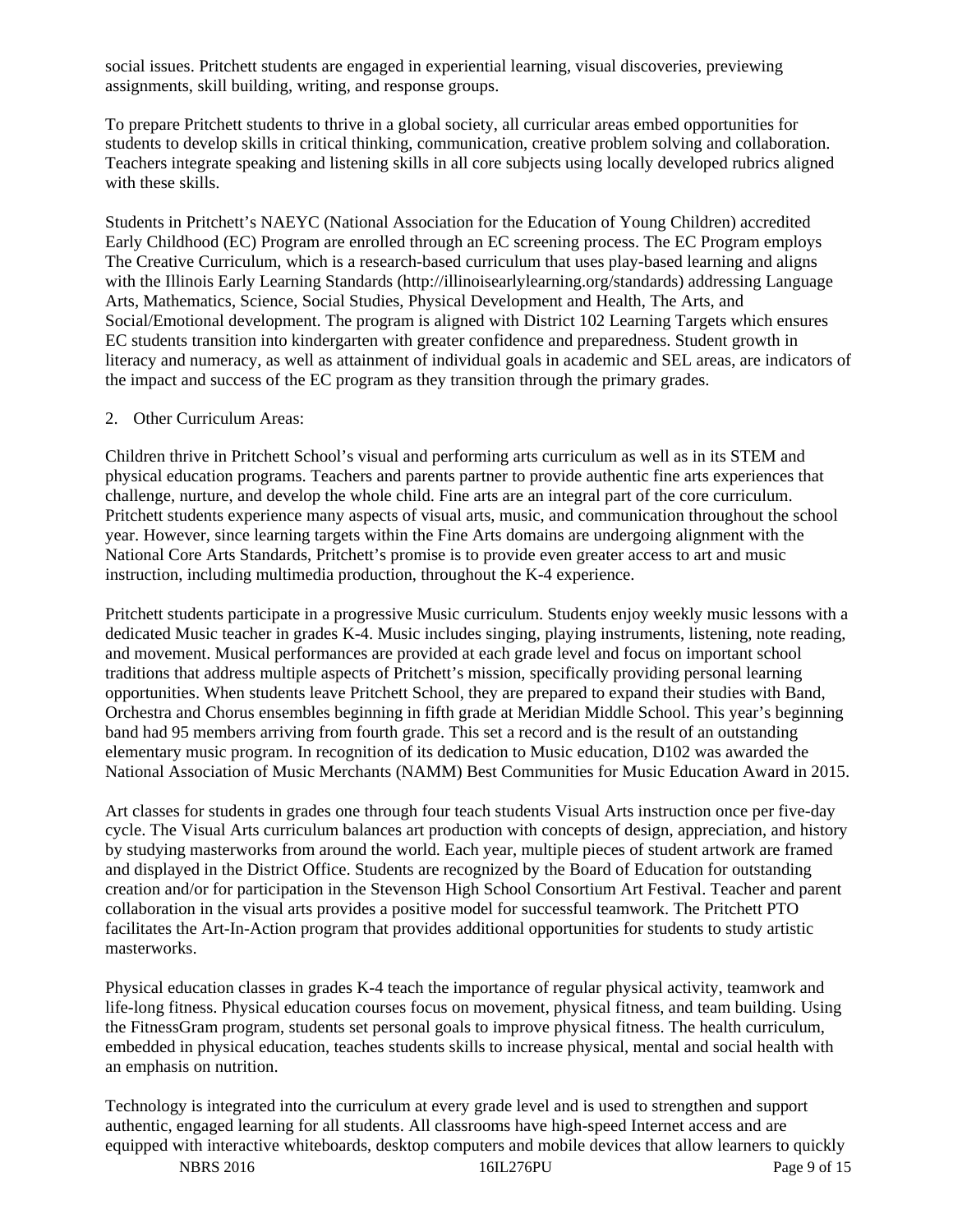access and share resources to enhance collaboration and instruction. Every fourth grader is provided an iPad and an account in the Schoology learning management system (LMS). The goal is to develop technologically literate digital citizens who model the ethical use of technology and a passion for learning without limits. Students develop skills related to personal productivity, creativity, critical thinking, and collaboration with modern technology and receive instruction on Internet Safety and Digital Citizenship aligned with the National Education Technology Standards.

3. Instructional Methods and Interventions:

Differentiation and constructivist teaching strategies are integrated for all students across all subject areas. Teachers monitor individual performance through small group and individual instruction to determine appropriate interventions. Pritchett School embraced Project Based Learning (PBL) as a means to providing students opportunities to engage in sustained inquiry, reflection, critique and revision as they pursue challenging problems and questions. This gives students opportunities to apply key understanding, knowledge and success skills while also learning how effective collaboration, creative problem-solving, critical thinking and communication contribute to the overall success of projects. Students learn to embrace failure as an important part of learning how to improve, while teachers observe specific learning targets addressed through PBL.

Pritchett students develop and apply writing skills to communicate effectively with internal and external audiences. Students devote significant time and effort to writing, focusing on narrative, informative/explanatory, persuasive/argumentation, and research genres through Pritchett's weekly writing model that emphasizes students writing arguments and informative/explanatory texts.

In Reading/Language Arts, students are immersed in the balanced literacy model allowing teachers to differentiate at all academic levels. Close reading is an instructional strategy used in all classrooms to engage students in an intensive analysis of a text. Guided reading occurs in small group settings of four to six students working with the teacher to process increasingly challenging texts with understanding and fluency. The teacher selects and introduces instructional level texts to readers, supports them while reading the text, engages the readers in discussion, performing mini-lessons during and after the reading. Phonemic awareness skills (the ability to hear, identify, and manipulate phonemes) are reinforced daily in kindergarten and first grade.

The Math curriculum has become more rigorous for K-4 students. Rigor includes fluency, application and deep understanding of mathematics. K-4 classrooms implement mathematical practice standards through tasks and projects. Teachers differentiate math instruction using flexible materials and approaches. Guided groups, centers, and math exchanges are used regularly to meet the needs of all students. Students are exposed to mathematical practices through manipulative materials or enrichment activities.

Pritchett's Gifted and Talented Education (GTE) program serves high ability readers and writers in grades 1- 4 through English Language Arts. GTE teachers push in to provide lessons each week in reading and writing. The goal of the GTE program is for students to further develop and extend their reading and writing abilities through our English Language Arts curricular targets.

4. Assessment for Instruction and Learning and Sharing Assessment Results:

Pritchett School utilizes data from multiple assessments to guide instruction, monitor student progress, and evaluate school performance. Student growth is systematically measured through formative, summative and standardized assessments at national, state, local and individual levels. Assessment data are used to enhance instruction and student acceleration in alignment with D102 learning targets. Pritchett's Instructional Leadership Team (ILT) uses data to determine areas for student growth, evaluate school programs and services, and create professional development plans that correlate to strategies meeting the needs of all students.

Each trimester, teachers examine student learning from a whole-school perspective using data from PARCC (Partnership for Assessment for Readiness for College and Careers) and benchmark assessments: Fountas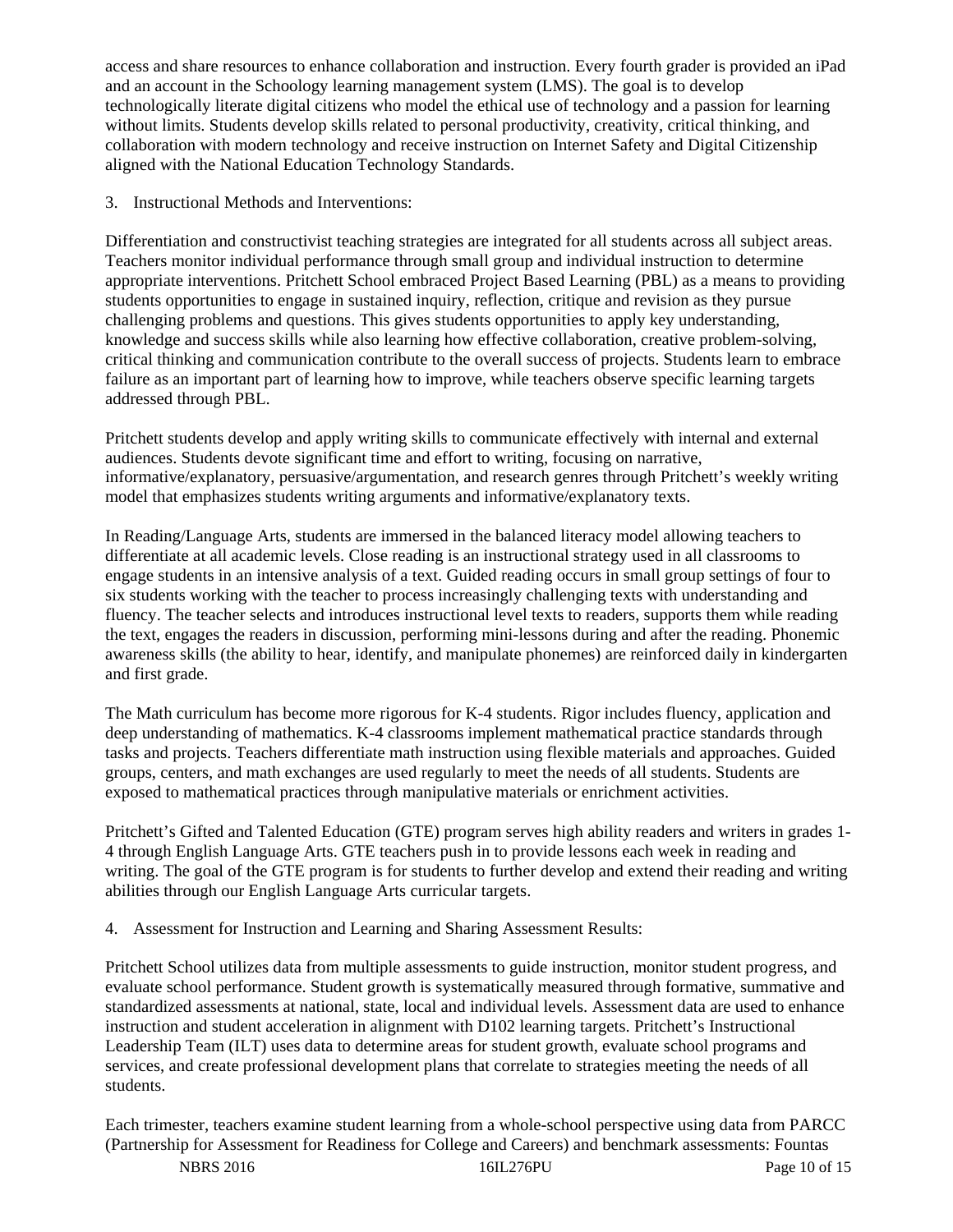and Pinnell Benchmark Assessment, Northwest Evaluation Association (NWEA) Measures of Academic Progress (MAP) and Pearson's Academic Improvement Measurement System (AIMSWeb). Teachers review progress of individual students over multiple years to ensure each is making consistent growth. When a concern arises regarding a child's development, Tier One (classroom) interventions of support are added to the child's instruction in order to accelerate growth. Tier One decisions are made collaboratively at gradelevel team meetings.

Grade level teams regularly analyze student achievement data. Teams of teachers and administrators meet on a regular basis to analyze student data and work samples to ensure that all students are learning at the appropriate rate. Teams identify opportunities to further support students' needs through ongoing conversations regarding each student's strengths and areas of need. Based on the results of team meetings, teachers determine which curricular subtopics need additional support and how best to provide this support. Any student who needs further differentiation for intervention is provided Tier One support aligned to his/her needs through a Differentiated Instructional Plan (DIP). If a student is still not learning at optimal levels, a Tier Two or Tier Three intervention is put into place.

Parents are collaborative partners in problem-solving conversations and individualized education plan meetings. Parents of English learners attend interactive Bilingual Parent Advisory meetings. Individualized student progress is also communicated through report cards with narrative comments. These report cards are distributed at trimesters and include progress updates from interventionists. Teachers regularly email and call parents to share personalized updates on classroom performance. District 102 publishes annual reports of its student performance through the District 102 Annual Report while a presentation of results is delivered to the Board of Education. Future Planning brings stakeholders together to confront the "brutal facts" and set goals to advance learning opportunities for all students. When it was found that the increased rigor of the CCSS showed ELs performing below the mainstream students on PARCC, student achievement data were compared with English development data to develop strategies for closing the achievement gap.

Students, parents, and community are kept informed of progress in multiple ways. Parents are an active part of each child's educational team. Parent attendance at parent/teacher conferences is nearly 100%. Teachers confer regularly with students who provide feedback about their learning and collaborate in setting personal learning goals. Third and fourth grade students set individual goals in literacy and math using NWEA Fall MAP results.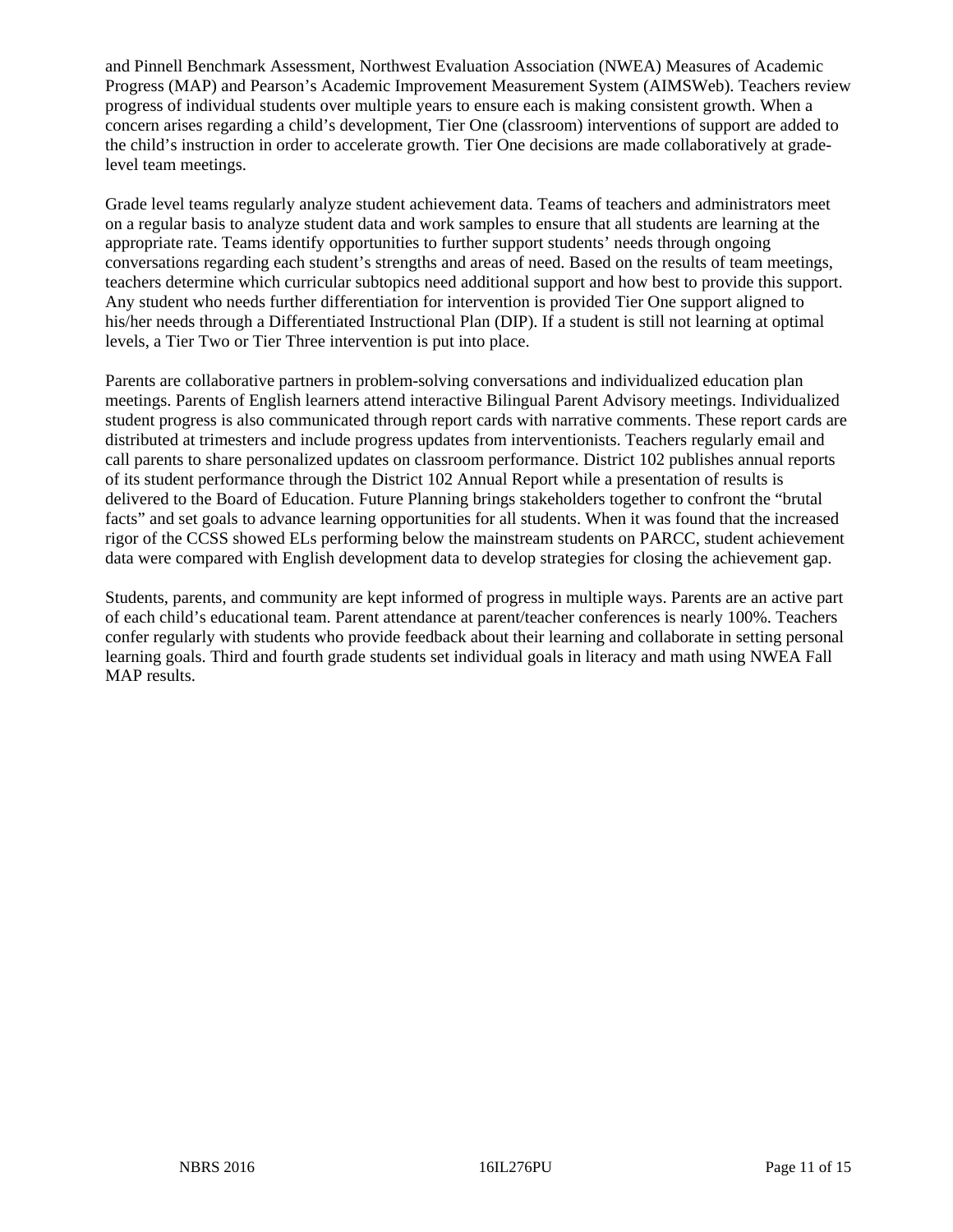# 1. School Climate/Culture:

Teachers and students know Pritchett School as their home away from home. From the first day when teachers gather their new students together, to the last day when desks are emptied, every person in the Pritchett family knows they are significant, cared for, and loved. Teachers structure learning activities in this culture of trust so students understand that no matter how challenging is the task, the Pritchett family is with them to help. This was demonstrated through PBL projects addressing how to make Pritchett School even better, where student-initiated strategies to leave no person feeling lonely, disengaged or sad were created. This concern for each other is genuine and the result of a culture and climate like no other.

The "Welcome Back to School" assemblies review the school's commitment to the high academic and social-emotional expectations of the students. Throughout the school year, children set goals for themselves based on academic data and social-emotional needs. At the March Parent-Teacher Conference, students facilitate discussions and share with their families progress made toward their identified goals. Students are also recognized for their academic successes throughout the year. Students' names are read over the intercom when they have demonstrated mastery over math fluency. Incentive programs such as Study Island, are also used to foster a focus on individualized academic improvement.

While all grade-level music concerts are special, the fourth-grade concert at the culmination of the school year is always emotional. At this concert, the oldest Pritchett students share stories and sing songs about what they have learned over their years at Pritchett School. At the end of the concert, a multimedia presentation of photographs recapping the students' lives at Pritchett School since kindergarten is shown. It is a moving tribute for all in attendance. The awards ceremony on the last day of school also serves as an avenue to recognize and celebrate those students who have demonstrated academic, social and physical successes throughout the year.

No greater example of Pritchett School's climate exists than the 2015 dedication of the Shorey Learning Center located in the heart of Pritchett School. Teachers, parents, students and community members worked together to find the best way to honor their friend and hero, Dr. Mary Shorey, whose life ended shortly before the school year finished. Her passion and dedication to excellence for every learner lives in the hearts and minds of all who call Pritchett School their home.

2. Engaging Families and Community:

Educating children is a collaborative effort that is enhanced greatly when the community, parents, and teachers partner to ensure student success. Pritchett parents are committed to supporting education. To this end, Pritchett School creates the conditions where these partnerships thrive.

At the beginning of each year, "Meet & Greet" and Open House events establish strong partnerships that develop throughout the year. Teachers welcome parent volunteers to support learners in their academic and social-emotional development. Parents work with groups of children, serve at "Special Lunch" events, assist in the library, and support special events such as Make a Difference Day, Field Day, and field trips. Parents also lead lessons about art and culture that highlight the significant contributions each culture has made while also celebrating the cultural diversity of Pritchett school.

Pritchett parents serve on District committees including the Parent Network, Future Planning, Teaching and Learning Council, and Bilingual Parent Advisory Committee. By including the parent voice in District governance, greater clarity and trust are achieved. Every five years, strategic planning ensues through Future Planning where parents, teachers, community representatives and students work together to establish five-year strategic goals. Parents provide feedback and direction through Future Planning, committees and "Principal Coffee" events hosted throughout the implementation of the five-year plan.

The District 102 PTO sponsors many events that unite families and support Pritchett School. These events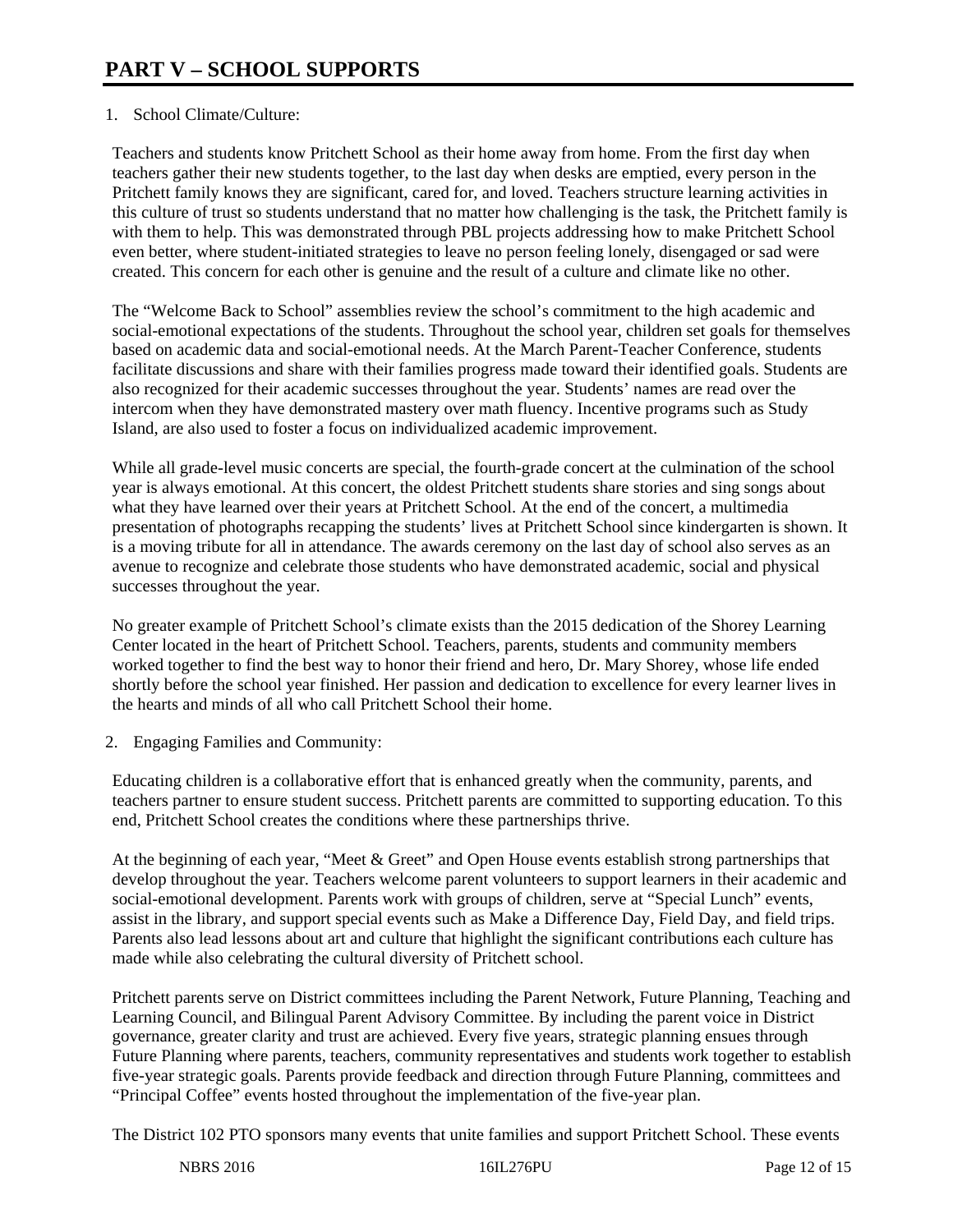include Bingo Night, Movie Night, Reading Nights, the Book Fair and the BASIC PSA Contest where students are provided opportunities to apply communication and technology skills to produce Public Service Announcements (PSA) to improve conditions in their community. The Buffalo Grove Theater provides the venue for the PSA screenings. Similarly, the Buffalo Grove Park District and Vernon Area Public Library coordinate resources to extend learning across the community.

Through D102's partnership with Loyola University's Chicagoland Partners for English Language Learners (CPELL) grant, Pritchett teachers have pursued ESL endorsements and advanced degrees increasing their ability to serve the needs of EL students. D102 also offers ESL and LBS1 Endorsement programs through partnerships with Benedictine University and University of St. Francis College of Education.

Keeping parents informed is an integral piece of family engagement and student success. The Pritchett website provides up-to-date information about activities and events for students and families. Individual teachers exchange emails, make phone calls and share stories in an effort to build relationships, develop partnerships, and open lines of communication between children and parents.

# 3. Professional Development:

Pritchett School provides embedded and ongoing professional development for teachers and administrators. Opportunities are provided locally and outside of the district through conferences and workshops. Collaboration between the Division of Teaching and Learning and building leaders is an integral component of the professional development plan. With this in mind, Pritchett School is working continuously to improve student achievement with its high percentage of EL students.

Based upon teacher surveys used to capture feedback with regard to their teaching strategies, Lunch/Laugh/Learn sessions are offered to support the staff's quest for continuous improvement. Miniworkshops are provided during faculty meetings on topics related to areas of challenge. Teachers collaborate as professional learning communities at least two times per week, exploring ways to improve achievement through analysis of student data, common assessments, and academic, social, and emotional needs of students. They generate fresh ideas and co-plan strategies for student engagement and growth. Administrators, specialists, the learning coach, and support staff are involved in these meeting on a rotational basis. This practice results in a student-focused atmosphere committed to high student achievement and an emphasis on the whole child.

Teachers pursue multiple opportunities to learn and apply best-practice strategies such as close reading. Administrators will often model the strategy, or team-teach, with staff members. Based on professional preference, teachers elect to observe facilitation of the strategy with students, or to co-teach a lesson. Over the course of this school year, several classroom teachers have requested the opportunity to co-teach a lesson. Teachers accomplished the transition to the close reading model of instruction through this approach. By developing teacher capacity with strategies modeled in their classrooms, teachers have embraced this form of lesson study.

Faculty leaders serving on the Instructional Leadership Team (ILT) and as facilitators provide focused, ongoing professional development through team meetings. Faculty members engage in learning through curriculum alignment, materials and resource selection, trainings with consultants, and Subject Area Leadership Team meetings. These sessions are also led by building leaders, the instructional technology or literacy coach, outside experts, leaders from the Division of Teaching and Learning, or other knowledgeable faculty members.

Pritchett teachers facilitate workshops and other learning opportunities for their colleagues and for neighboring districts. They also provide "Fire Hose" sessions and serve on panels during Institute Days. Topics included instructional technology, PBL, EL support, and literacy strategies. Professional book studies are also an integral component of professional learning within the building.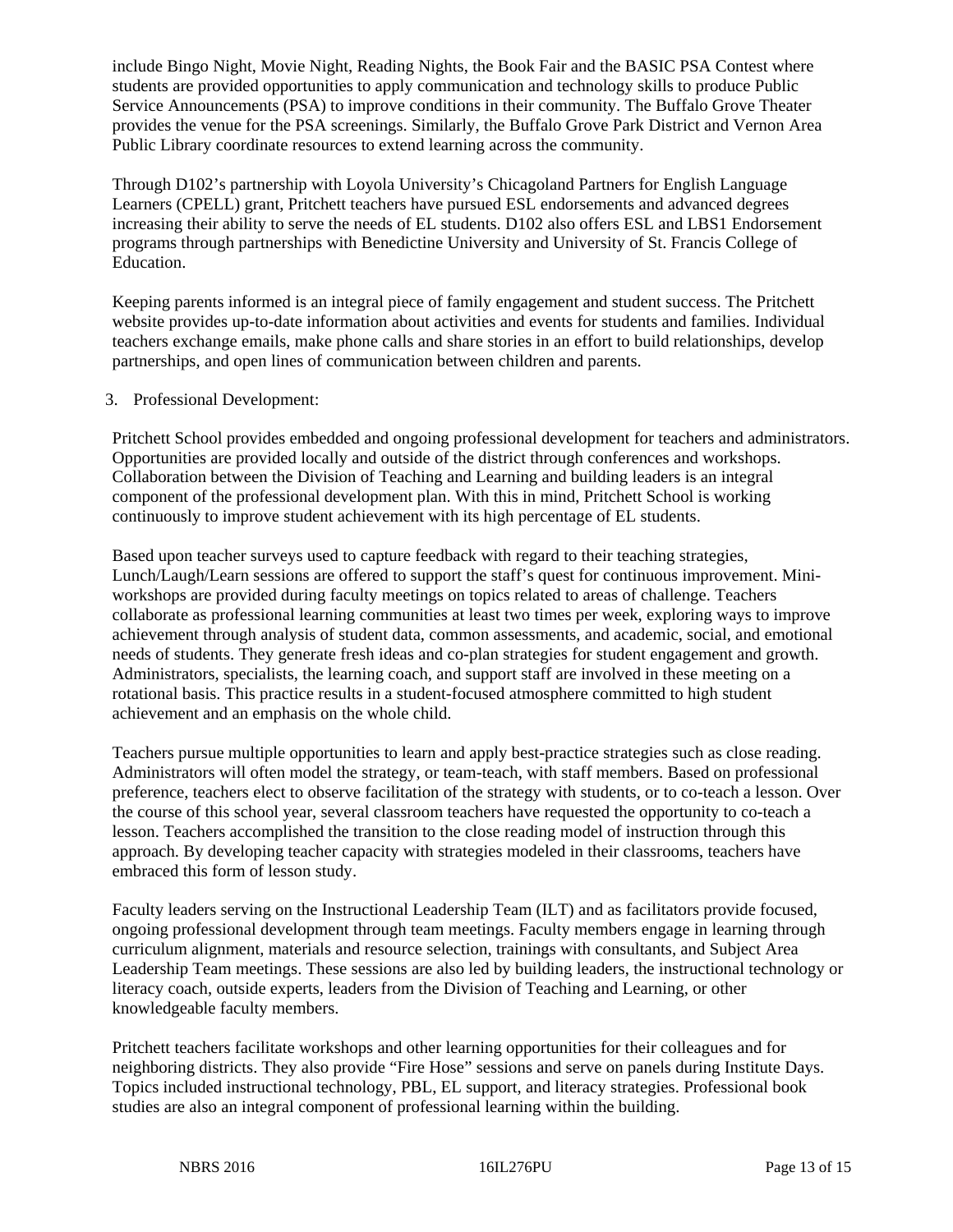# 4. School Leadership:

Pritchett School embodies the belief that shared instructional leadership is essential to student achievement. As such, Pritchett's most complex problems are best addressed by teams where building level leaders and teachers collaborate and learn by trusting each other, taking risks, and often learning from strategic mistakes. All staff members serve in leadership roles to promote student success. For example, implementation of CCSS required 100% participation of Pritchett School's professional learning community. All staff members learned from subject-matter experts how to create and implement the best teaching and learning strategies to match the rigor of the CCSS.

Pritchett's shared leadership begins with the principal and extends throughout the school. The principal, twice named Lake County Principal of the Year, has an inclusive, team-oriented approach and has created avenues for staff to provide input on policies and decisions involving the school. He leads and facilitates the Instructional Leadership Team (ILT), building committee and faculty meetings. The principal participates in grade-level team meetings, models life-long learning for students, and has demonstrated a clear commitment to student growth and achievement. Under guidance from the assistant principal, instructional assistants attend monthly meetings where relevant information is shared, professional development is offered and feedback is encouraged.

Pritchett's Collaborate, Achieve, Succeed (CAS) team meets monthly to monitor and adjust the schoolwide intervention program by examining student achievement. This team analyzes student achievement and growth data throughout the school year, as well as percentages of children receiving instruction through Tier I, II and III support. This group is comprised of specialists, general education teachers, and the principal and/or assistant principal.

Pritchett's social-emotional learning curriculum, Lion's Quest, is implemented across all classrooms allowing staff to take an active role in promoting important life skills. Teachers lead by modeling and integrating concepts throughout the school day to bring deeper meaning to all aspects of students' experience.

Pritchett's new teacher induction model is a state certified program and another example of shared leadership. Veteran teachers are matched with first, and in some cases, second year teachers to support their professional growth and development toward making a positive impact on student growth. Additionally, Pritchett's literacy coach facilitates teacher coaching based on students' needs.

Pritchett is also unique in its leadership with the creation of its own cross-curricular Facilitator Team. This team was created to foster a shared sense of purpose and direction. The role of the Facilitator is to guide collaborative work and lead a cohesive direction across grades and disciplines.